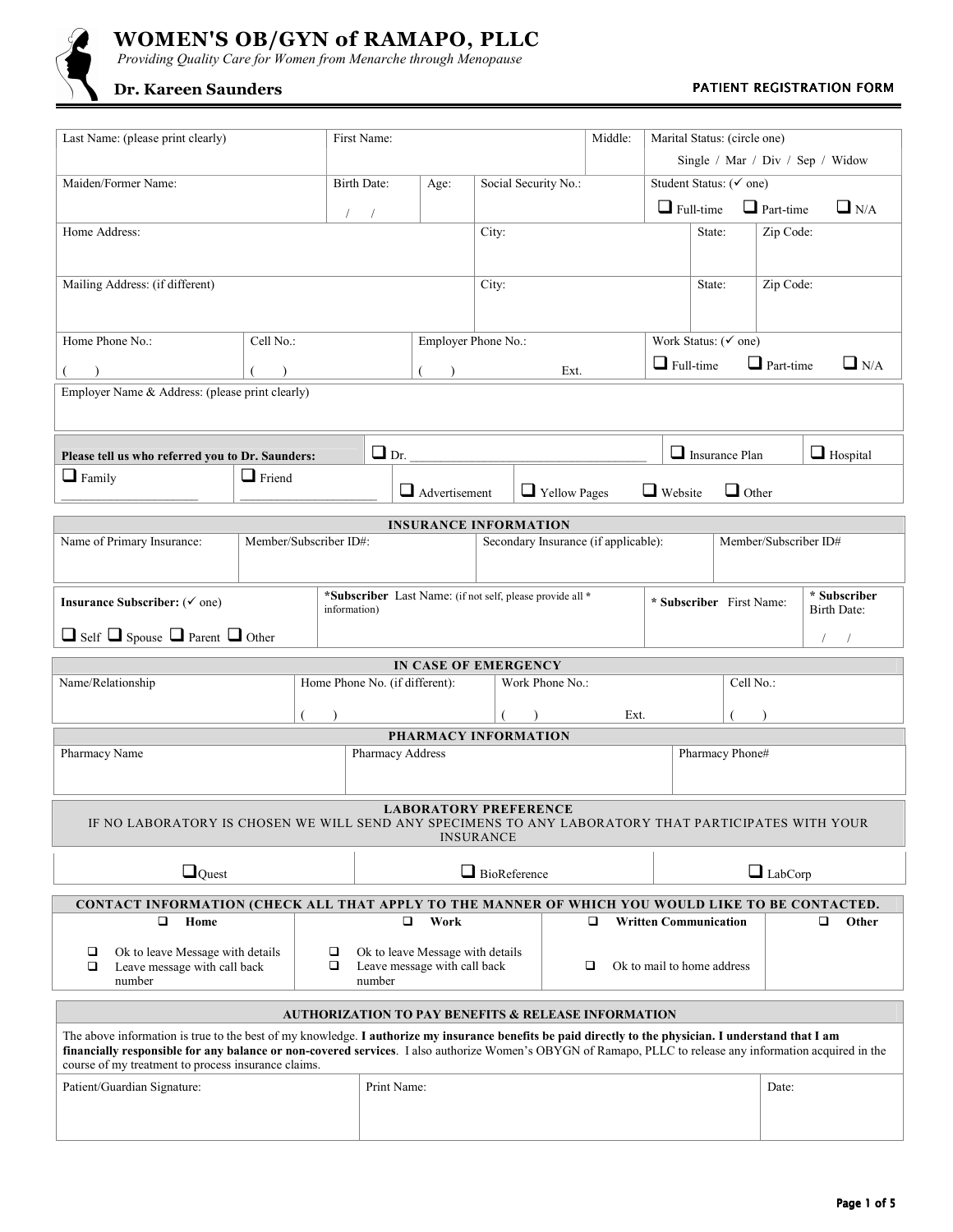| Patient: The following questions are confidential, please answer as completely as possible                |                                                 |                                      |  |  | <b>Doctor's Comments:</b> |  |  |  |  |
|-----------------------------------------------------------------------------------------------------------|-------------------------------------------------|--------------------------------------|--|--|---------------------------|--|--|--|--|
| 1. What is the primary reason for your visit today: $(\check{ } )$ one)                                   |                                                 |                                      |  |  |                           |  |  |  |  |
| ⊔<br>Annual exam/check-up with or without PAP test                                                        |                                                 |                                      |  |  |                           |  |  |  |  |
| ⊔<br><b>Emergency Office Visit</b><br>u<br>Consultation                                                   |                                                 |                                      |  |  |                           |  |  |  |  |
| ❏                                                                                                         |                                                 |                                      |  |  |                           |  |  |  |  |
|                                                                                                           |                                                 |                                      |  |  |                           |  |  |  |  |
| 2. Menstrual / Menopause History:<br>First day of last menstrual period? ____________________ (date)      |                                                 |                                      |  |  |                           |  |  |  |  |
| Your age when you had your first menstrual period? ___________ (age)                                      |                                                 |                                      |  |  |                           |  |  |  |  |
| Are your periods usually: $\Box$ Regular $\Box$ Irregular                                                 |                                                 |                                      |  |  |                           |  |  |  |  |
| Your periods last ________ days and occur ________ per month                                              |                                                 |                                      |  |  |                           |  |  |  |  |
| Bleeding is: $\Box$ Heavy $\Box$ Moderate $\Box$ Light                                                    |                                                 |                                      |  |  |                           |  |  |  |  |
| Do you have bleeding between periods? $\Box$ Yes $\Box$ No $\Box$ Sometimes                               |                                                 |                                      |  |  |                           |  |  |  |  |
| Do you have cramps/pain with your periods? $\Box$ Yes $\Box$ No $\Box$ Sometimes                          |                                                 |                                      |  |  |                           |  |  |  |  |
| Do you have pain or bleeding with intercourse? $\Box$ Yes $\Box$ No $\Box$ Sometimes                      |                                                 |                                      |  |  |                           |  |  |  |  |
| When did you begin Menopause? _________________________                                                   |                                                 |                                      |  |  |                           |  |  |  |  |
|                                                                                                           |                                                 |                                      |  |  |                           |  |  |  |  |
| 3. Contraceptive History:<br>What is your current method of birth control? ( $\checkmark$ all that apply) |                                                 |                                      |  |  |                           |  |  |  |  |
| $\Box$ None $\Box$ Tubal Ligation $\Box$ Birth Control Pills $\Box$ Diaphragm $\Box$ Condom               |                                                 |                                      |  |  |                           |  |  |  |  |
| $\Box$ Natural Family Planning/Rhythm $\Box$ IUD $\Box$ Depo Provera Injections                           |                                                 |                                      |  |  |                           |  |  |  |  |
| $\Box$ Plan Future Pregnancy $\Box$ Abstinence $\Box$ Vasectomy                                           |                                                 |                                      |  |  |                           |  |  |  |  |
| Have you ever had a problem with any of the above contraceptives? $\Box$ Yes $\Box$ No                    |                                                 |                                      |  |  |                           |  |  |  |  |
|                                                                                                           |                                                 |                                      |  |  |                           |  |  |  |  |
| 4. Pregnancy History: (please indicate the number of pregnancies & complete the chart)                    |                                                 |                                      |  |  |                           |  |  |  |  |
| #of Pregnancies: ____ Miscarriages ____ Abortions: ____ Preterm: ____ Stillbirth _____                    |                                                 |                                      |  |  |                           |  |  |  |  |
| #Months<br>Year                                                                                           | Vaginal/                                        | ------------------------------------ |  |  |                           |  |  |  |  |
|                                                                                                           | Boy/Girl<br>Complications/Problems?<br>Cesarean |                                      |  |  |                           |  |  |  |  |
|                                                                                                           |                                                 |                                      |  |  |                           |  |  |  |  |
|                                                                                                           |                                                 |                                      |  |  |                           |  |  |  |  |
|                                                                                                           |                                                 |                                      |  |  |                           |  |  |  |  |
|                                                                                                           |                                                 |                                      |  |  |                           |  |  |  |  |
|                                                                                                           |                                                 |                                      |  |  |                           |  |  |  |  |
|                                                                                                           |                                                 |                                      |  |  |                           |  |  |  |  |
| 5. Surgical History/Hospitalization: (non-pregnancy related)                                              |                                                 |                                      |  |  |                           |  |  |  |  |
| Year<br>Hospital<br>Reason<br>Complications<br><b>Type</b>                                                |                                                 |                                      |  |  |                           |  |  |  |  |
|                                                                                                           |                                                 |                                      |  |  |                           |  |  |  |  |
|                                                                                                           |                                                 |                                      |  |  |                           |  |  |  |  |
|                                                                                                           |                                                 |                                      |  |  |                           |  |  |  |  |
| 6. Social History:                                                                                        |                                                 |                                      |  |  |                           |  |  |  |  |
| Tobacco Use: $\Box$ Never $\Box$ Yes-packs per day?: ______ How many years? _________                     |                                                 |                                      |  |  |                           |  |  |  |  |
| Alcohol Use: ■ None ■ Yes-drinks per week: ________ Type? _____________________                           |                                                 |                                      |  |  |                           |  |  |  |  |
| Caffeine Use: None Ves-amount per day: ________ Type? ____________________                                |                                                 |                                      |  |  |                           |  |  |  |  |
| Exercise:                                                                                                 |                                                 |                                      |  |  |                           |  |  |  |  |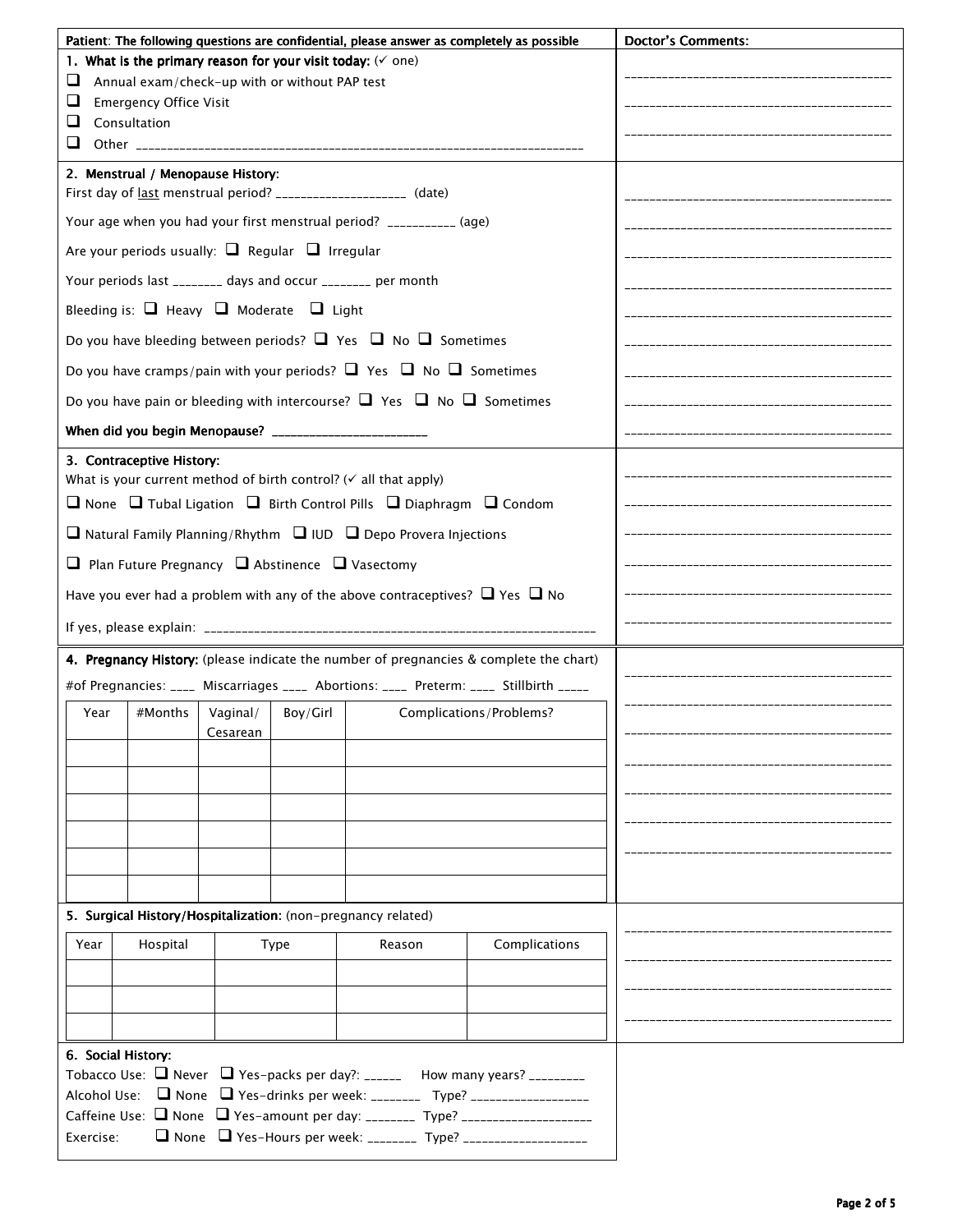| 7. Medication/Allergies:                                                                                             |                             |           |        |  |
|----------------------------------------------------------------------------------------------------------------------|-----------------------------|-----------|--------|--|
| Are you allergic to any of the following:                                                                            |                             |           |        |  |
| $\Box$ Penicillin $\Box$ Sulfa $\Box$ Codeine $\Box$ Morphine $\Box$ Aspirin $\Box$ Tylenol $\Box$ Latex             |                             |           |        |  |
|                                                                                                                      |                             |           |        |  |
| Are you currently taking any medication, supplements or herbals? $\Box$ Yes $\Box$ No<br>If "YES", please list them: |                             |           |        |  |
| Name                                                                                                                 | Dose (mg)                   | Frequency | Reason |  |
|                                                                                                                      |                             |           |        |  |
|                                                                                                                      |                             |           |        |  |
|                                                                                                                      |                             |           |        |  |
|                                                                                                                      |                             |           |        |  |
| 8. Screenings: (Please indicate the month and year for each)                                                         |                             |           |        |  |
| When was your last pap smear:                                                                                        | ___________________ (mm/yy) |           |        |  |
| When was your last mammogram: $\qquad \qquad$ _______________ (mm/yy)                                                |                             |           |        |  |
| When was your last colonoscopy:                                                                                      | $\frac{1}{2}$ (mm/yy)       |           |        |  |
| When was your last cholesterol testing: ________________ (mm/yy)                                                     |                             |           |        |  |
| When was your last DEXA (osteoporosis screening): _____________ (mm/yy)                                              |                             |           |        |  |

### **YOUR HEALTH HISTORY: Do you have or have you ever had any of the following (please check appropriate boxes)?**

| Migraine Headaches         | <b>Blood clots</b>       | <b>Blood Transfusion</b> | Freq. Bladder            | <b>Genital Warts</b> |  |
|----------------------------|--------------------------|--------------------------|--------------------------|----------------------|--|
| <b>Frequent Headaches</b>  | <b>Bleeding Disorder</b> | <b>Hemorrhoids</b>       | Kidney stones            | Problems Sleeping    |  |
| Head Injury                | <b>Changing Moles</b>    | Colon Polyps             | Interstitial cystitis    | Depression           |  |
| Frequent dizziness         | Melanoma                 | Arthritis                | Poor Bladder Control     | Psychiatric History  |  |
| Seizure disorder           | Eczema                   | <b>Adult Fractures</b>   | Abnormal Pap             | IV Drug Use          |  |
| Sinus Problems             | Psoriasis                | <b>Scoliosis</b>         | Colposcopy               | Cancer               |  |
| <b>Hearing Problems</b>    | Acne                     | Neck/Back Problems       | Laser of the cervix      | If Yes, Type?        |  |
| Pneumonia                  | Ulcer                    | Osteoporosis             | Cryosurgery of           |                      |  |
| <b>Tuberculosis</b>        | Indigestion              | Anemia                   | LEEP of the cervix       |                      |  |
| Asthma                     | Chronic                  | Excessive bruising       | Cone Biopsy              | Year Diagnosed?      |  |
| Emphysema                  | Chronic Diarrhea         | Leukemia                 | Uterine Fibroids         | Treatment            |  |
| High Cholesterol           | Liver Disease            | <b>Thyroid Disease</b>   | <b>Irregular Periods</b> | Radiation            |  |
| <b>Heart Murmur</b>        | Hepatitis A              | <b>Diabetes</b>          | <b>Missing Periods</b>   | Chemotherapy         |  |
| <b>Heart Disease</b>       | <b>Hepatitis B</b>       | Hypoglycemia             | Chlamydia                | Any Other Pertinent  |  |
| Abnormal Heartbeat         | Hepatitis C              | <b>Pituitary Disease</b> | Gonorrhea                | History?             |  |
| <b>High Blood Pressure</b> | Drug Addiction           | Kidney Infections        | <b>Genital Herpes</b>    |                      |  |

### **FAMILY HISTORY: Please check the box and write in the family member who had any of the following:**

| <b>Breast Cancer</b> | High Blood Pressure | Alzheimer's    |  |
|----------------------|---------------------|----------------|--|
| Ovarian Cancer       | <b>Heart Attack</b> | Mental Illness |  |
| Uterine Cancer       | Stroke              | Thyroid        |  |
| Colon Cancer         | <b>Diabetes</b>     | Other:         |  |
| Other:               | Osteoporosis        |                |  |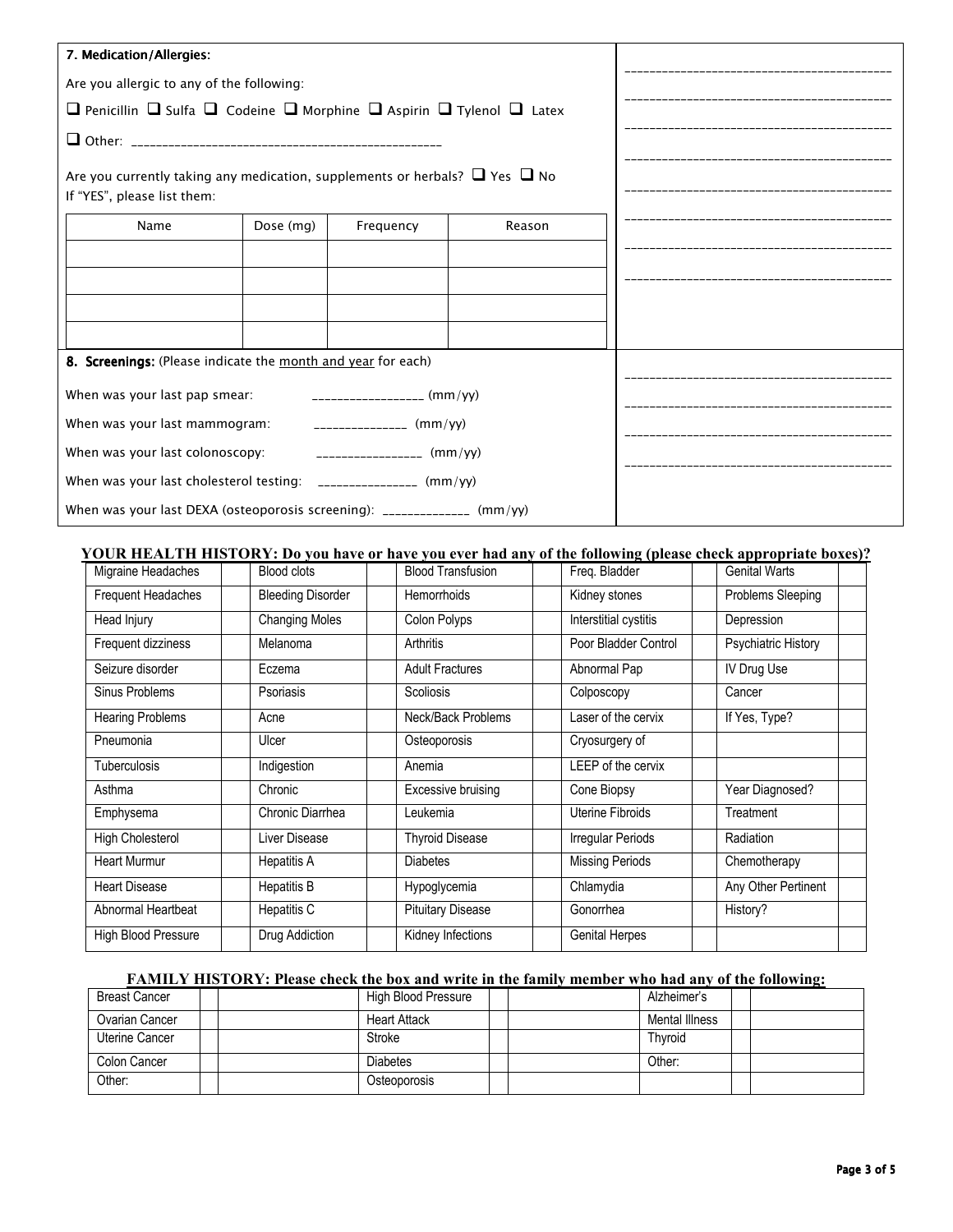# *Contract of Financial Responsibility and Informed Consent*

In agreeing to be responsible for your medical care, Women's OB-GYN requires that you be responsible for your financial obligations to us. Please read each paragraph and sign where indicated to acknowledge your understanding and acceptance. If you are a minor (under 18 years of age), your parent or legal guardian must accept financial responsibility on your behalf.

- 1. I agree that I will pay for all services provided to me by Women's OB-GYN at the time of service, unless my services are covered by a contracted insurance.
- 2. I understand that my insurance company or health plan may require me to pay co-payment, co-insurance or deductibles. I agree
- 3. I understand that if, upon 60 days after billing and /or insurance filing, my contracted insurance has not paid, I will be required to contact them to find out why the claim has not been paid, and am responsible for any outstanding balance.
- 4. I understand that if, 60 days after billing, I fail to pay any balance due on my account (unless this balance is still out to a contracted insurance), further action may be taken on my account, unless other previous arrangements have been made and approved by Women's OB-GYN.

#### **Please make sure you are informed of your insurance benefits. Notice to our patients regarding payment**:

If you are self-pay- full payment of services rendered is required at the time of service. **CURRENT INSURANCE CARDS MUST BE PRESENTED AT THE TIME OF SERVICE**. If we are contracted with your insurance-full payments of co-pay's, coinsurance, or deductibles are required at the time of service. **We will bill your insurance-as a courtesy to you. Please understand any balance is ultimately your responsibility.** If we are not contracted with your insurance-full payment of services is required at the time of your visit. We will provide you with the appropriate paperwork so that you may file your claim with your insurance carrier for reimbursement.

#### **OB Patients:**

We will bill your insurance, whether we are contracted or not, for your global package-as a courtesy to you. The above information does apply to services not covered in your OB contract. Please be familiar with what this includes. Non-global problems visits are billed separately.

#### **Pre-authorization Requirements**:

I accept the responsibility to obtain all referrals form other physicians, or preauthorization's from insurances to be in compliance with my insurance or medical coverage. This includes finding out whether my insurance company needs preauthorization for ultrasounds, procedures, D.E.X.A. scan's (bone density), medications, or IUD'S. If I have questions, I will contract my insurance for clarification. If any procedures do need to be preauthorized I take responsibility to do that, or ask my nurse for assistance. If this in not done, I will be responsible for payments.

#### **Annual Exams:**

Some insurance companies do not cover preventive care visits. **Due to insurance fraud issues, we cannot change the reason for your visit after you have left the office.** We contract with many insurance carriers to offer you discounted services and specialty care, but we do not know what your specific plan covers. Our office will not make calls to your insurance company for this purpose. Please let us know whether you are being seen for a problem or a routine physical exam, so that we may proved you with appropriate care and avoid insurance disappointments.

#### **Record Release**:

We do charge a fee to release records of \$35.00, unless the doctor has referred you elsewhere. We only release records for visits and test done through this office.

#### **Account Balances:**

**All past due balance, or collection accounts must be paid in full at the time you come in for your appointment**. You may call to set up payment arrangements, but these must be reasonable and paid in a timely manner. All arrangements must be made in advance. **Cancellations**:

In order to provide the best possible service and availability to ALL our patients, should you need to cancel your appointment; we ask that you please do so at least 24 Hours in advance. Keeping your appointments is your responsibility.

Signature Date: Determined Date: Date: Date: Date: Date: Date:

(Patient/Parent of Minor